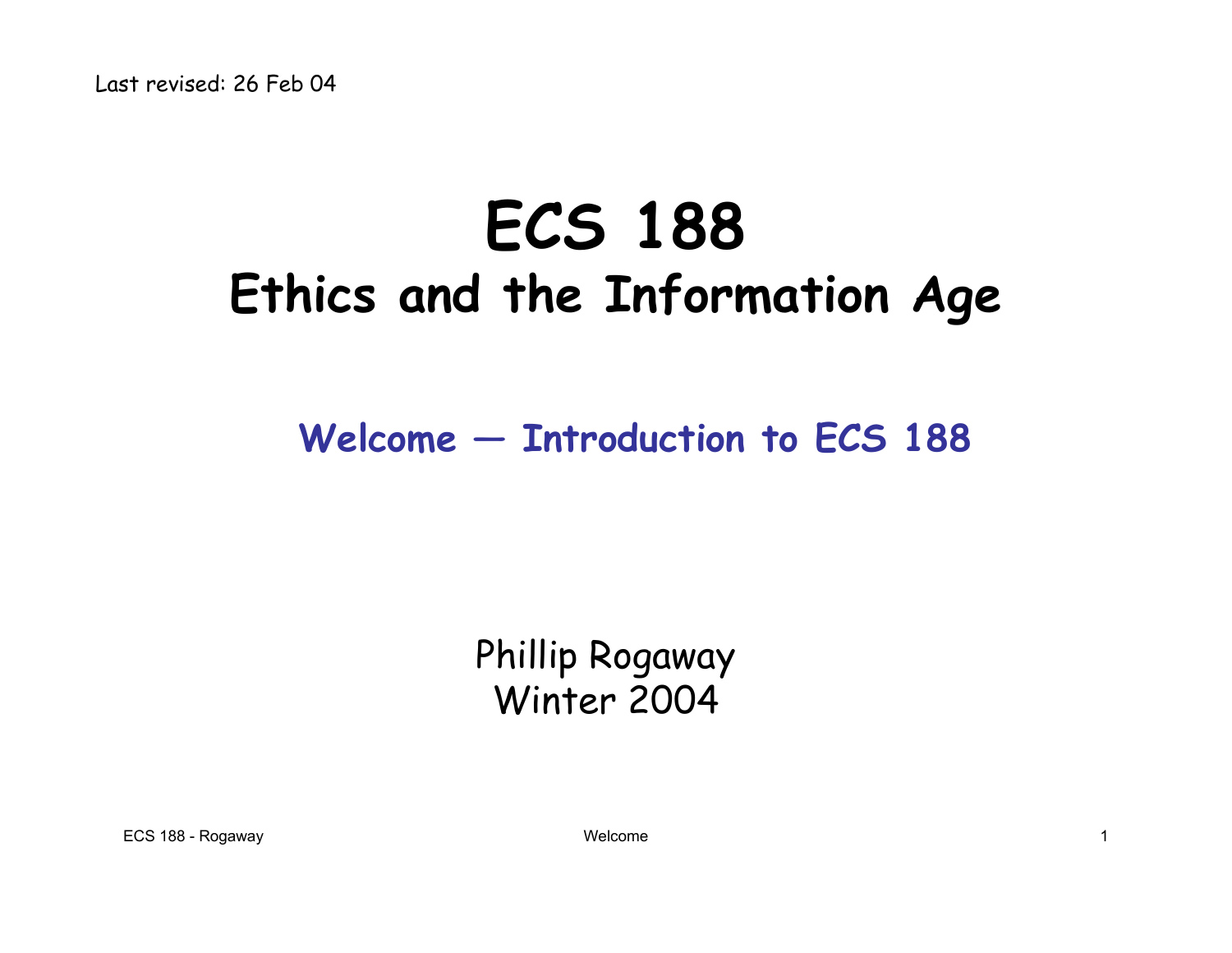We're All Very Good?

"I've never met a person who didn't believe he was acting ethically." —Phil's friend Mihir

And yet … if we're all acting so well, how come there's so much bad stuff going on? Some possible explanations …

- It's not true; overall, society conducts itself in a highly moral way.
- Immorality is an emergent process, not born from our individual behaviors. Maybe it stems from the existing social structure that we fall into and support…
- We only *think* that we behave well; really we do not.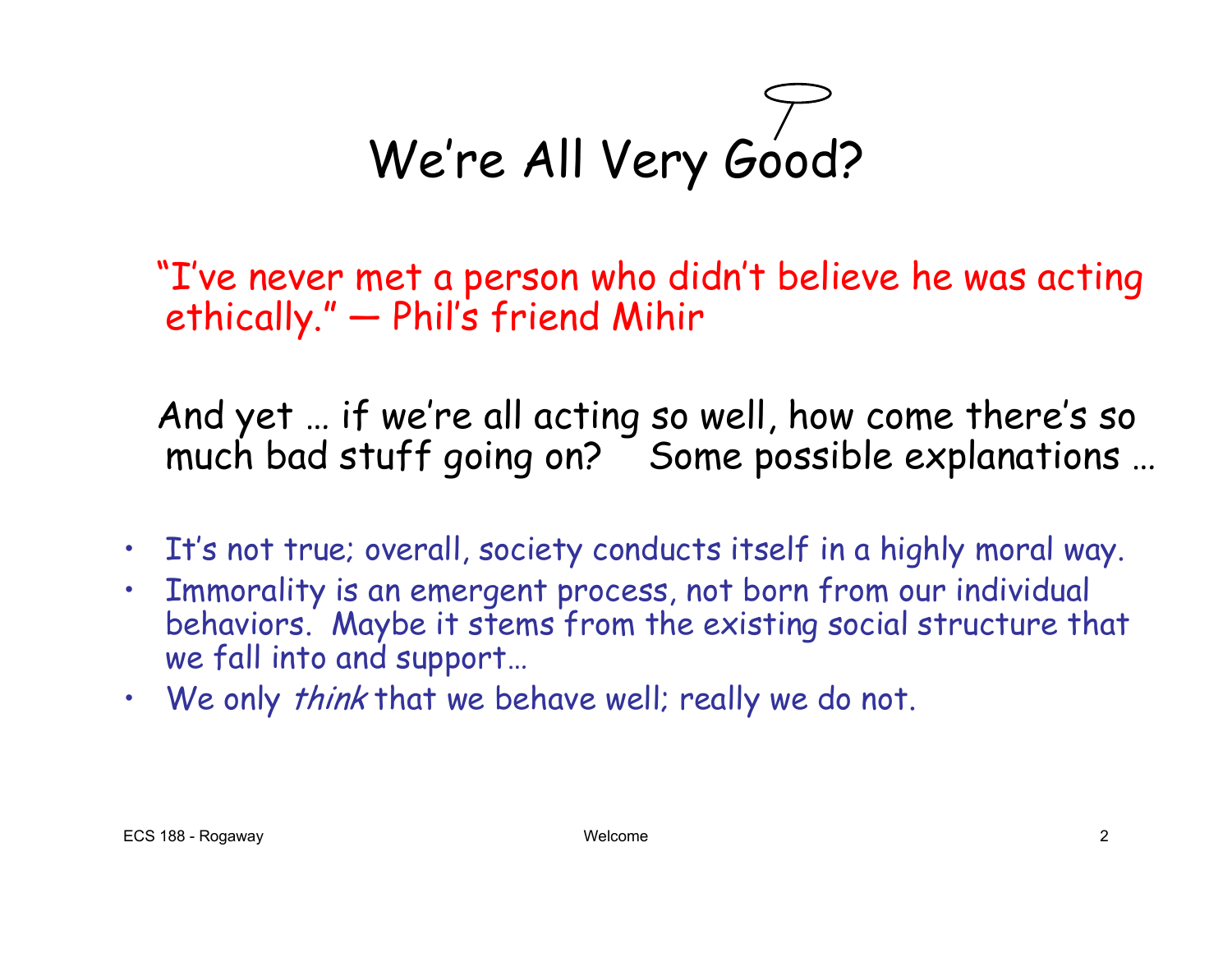#### What's this Course About? I'm Going to Take a **Very** Broad View

"Ethics and the Information Age "

Not just computer technology. First, computing technology is now a **par<sup>t</sup>** of most complex technologies. Second, computers may introduce a new "wrinkle" into basic ethical questions, but the questions rarely respect the "boundary" of the computing-portion of the technology. Finally, many of you will e nd up working as technologists outside of the traditional "computer" artifact.

Fundamental sociological questions about who controls technology, why technology evolves as it does, what is the character of funding for technology… these are *inherently* ethical questions: they reflect the values (by choice or by default!) of individuals and societies.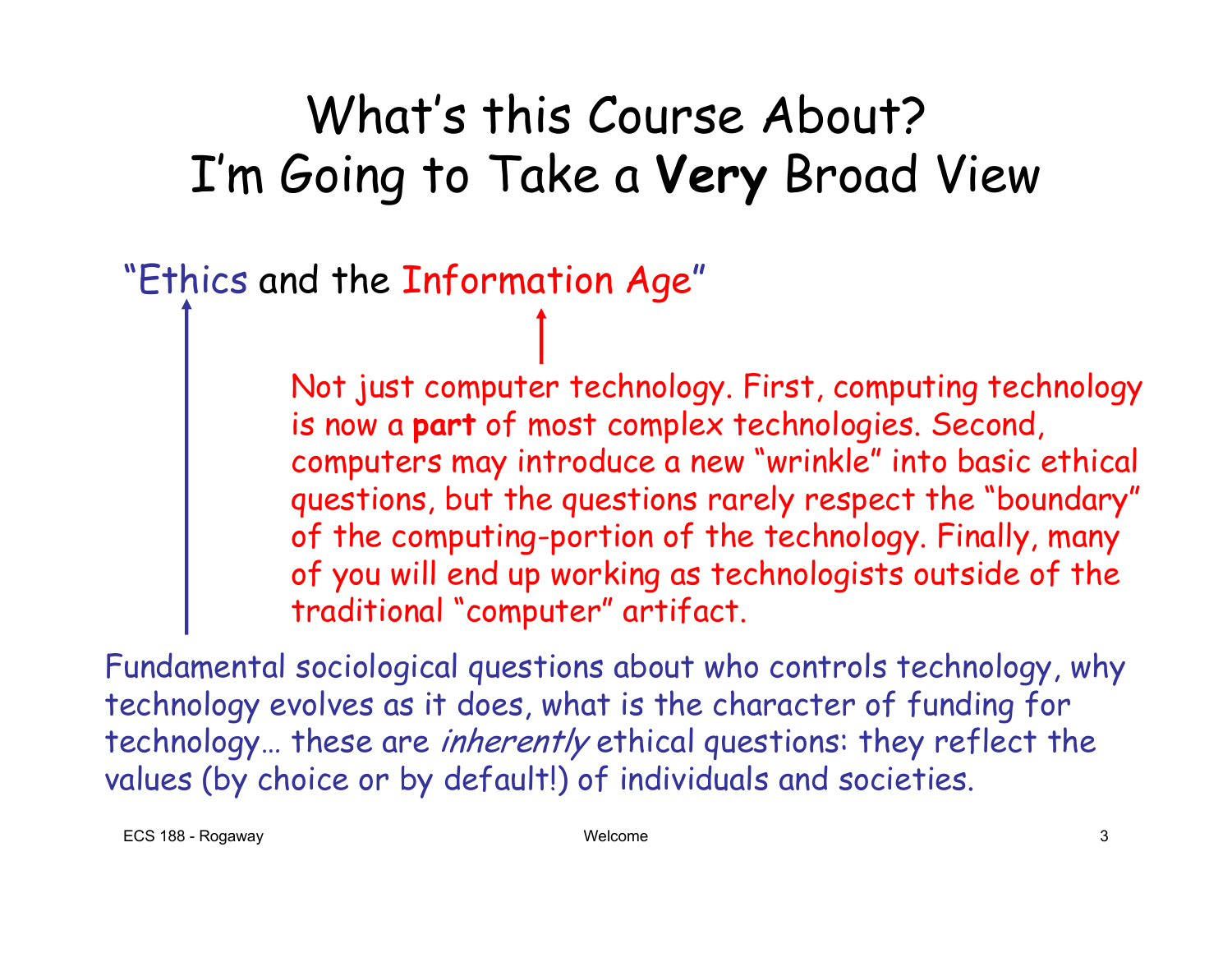### I am Interested in "Big" Questions…

- Who determines, and how, the shape and course of technological development?
- How does technology influence who has power in societies—who "wins" and who "loses"?
- When you go to work as computer scientists/software engineer/etc, who benefits from your labors, and what is the structure of the social system that is extracting those labors?

#### … frighteningly big and difficult questions ….

•

…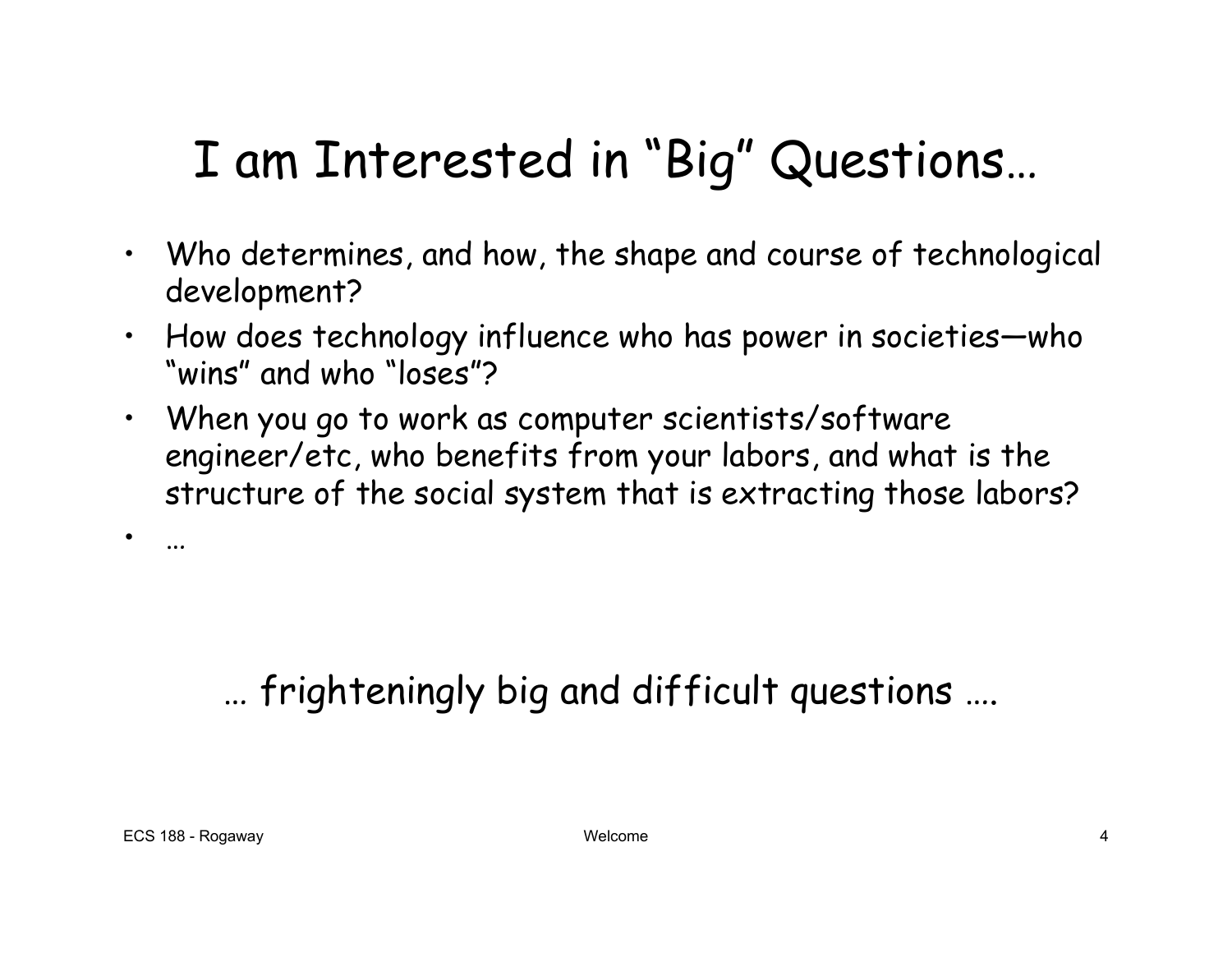#### Not Your Standard CSE Class!

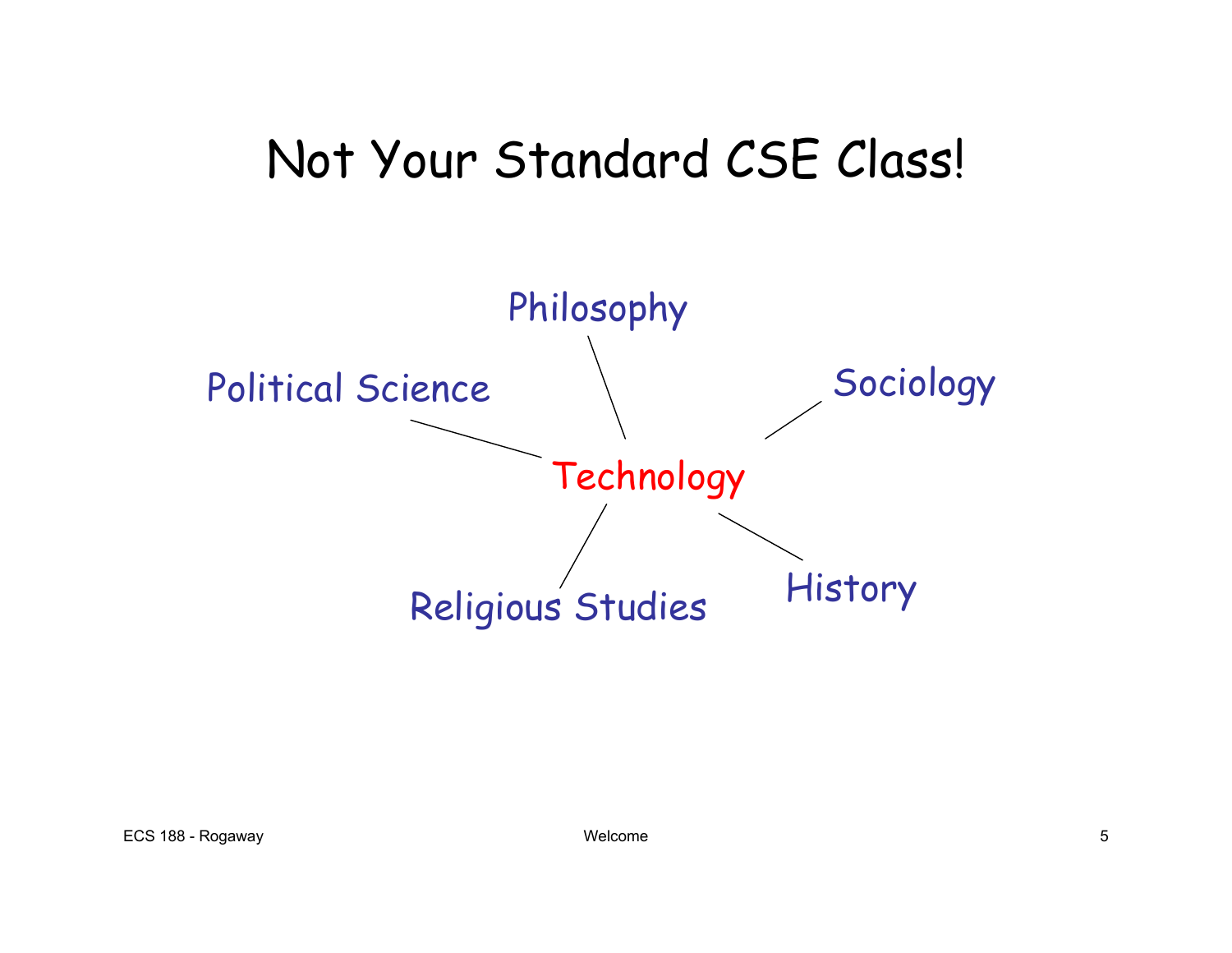### Too Broad?

- You may come to feel that the viewpoint is "too" broad—that we'd do well to focus more on computers and the ethical questions directly tied up to them in the context of contemporary (mostly US) society.
- I appreciate that viewpoint.
- But I'd rather err by taking too broad a view than too narrow a one.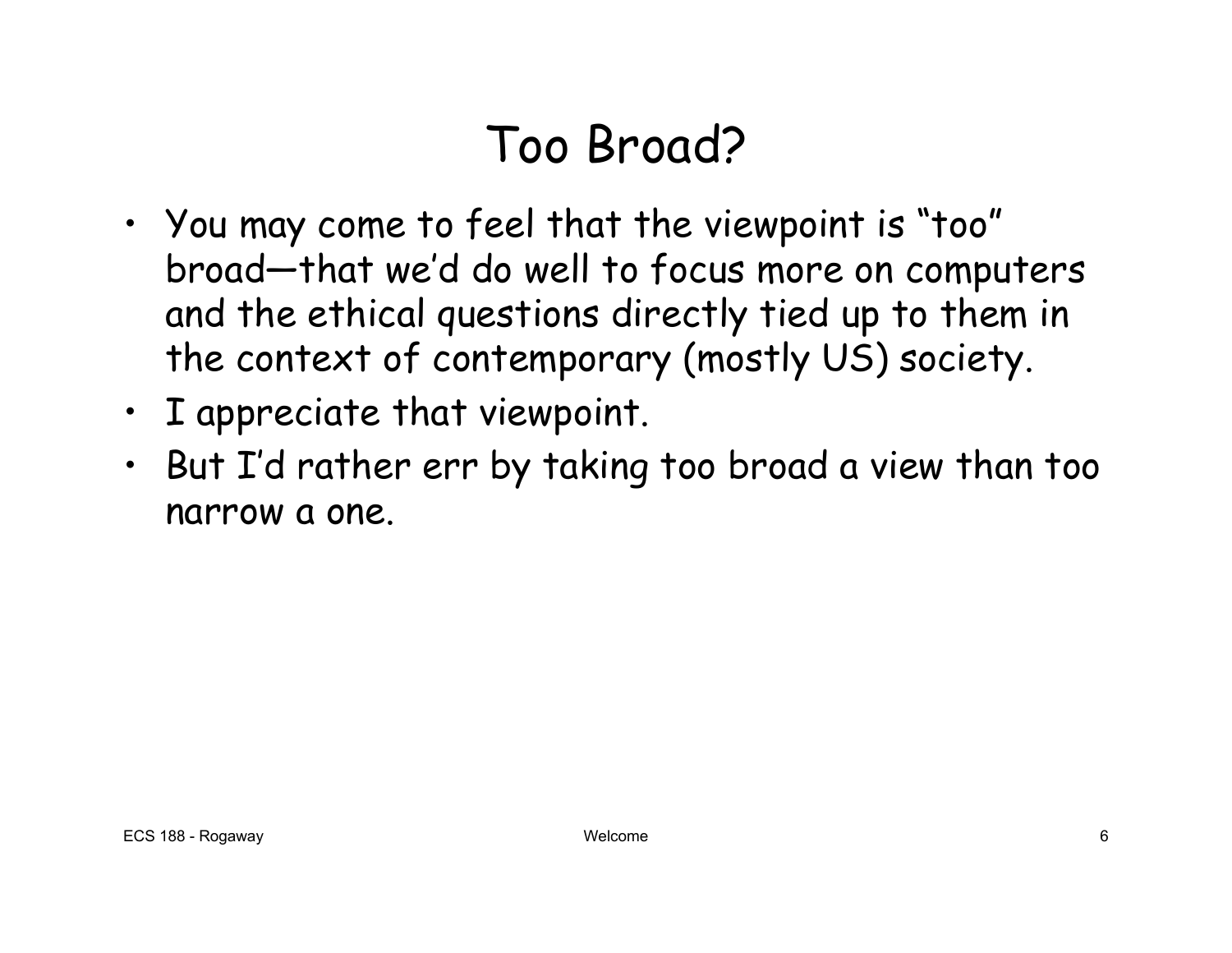#### Should the CS Department be Teaching This Course?

• Perhaps not … but we are! (There is also ENG 190, Professional Responsibilities of Engineers, an alternative for CSE majors.)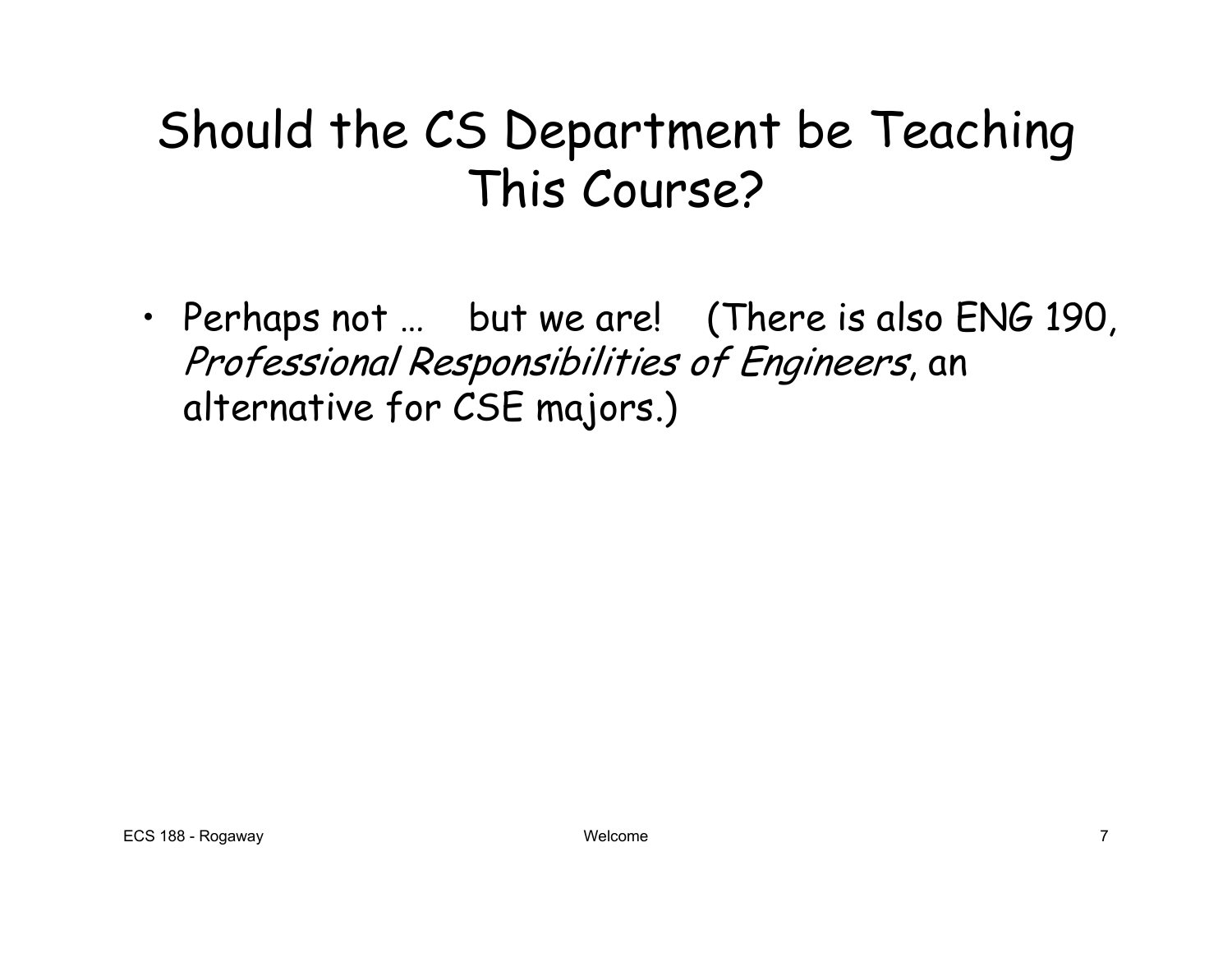# **Goals for This Class**

#### **In this class, I want to get you:**

- •To *think* about the ethical implications of your personal and professional choices (and I hope you will act on those thoughts!);
- $\bullet$ To *think* about the ethical implications of our collective work as technologists;
- $\bullet$ To think in a *different way* from what you are used to;
- •To *read* a lot (and to read critically);
- •T<sup>o</sup> write a fair amount;
- •To become more comfortable participating in oral discussions and giving an oral presentation.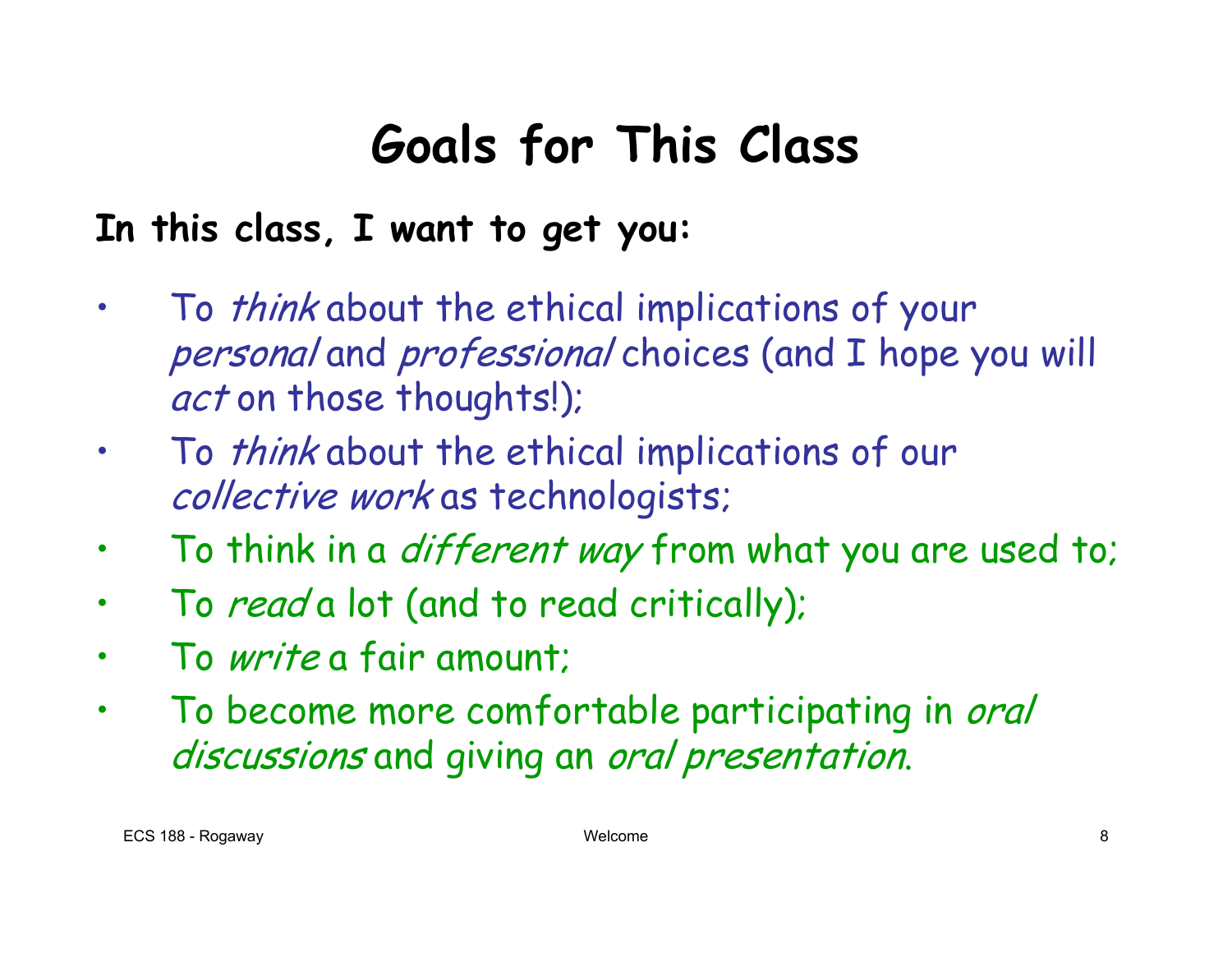# My Questionable Qualifications

- I have never taught this course before.
- •I have no training in philosophy, sociology, history, …
- I lack a broad perspective on technology (I'm a cryptographer, and that's really the only area I know well. )

Nonetheless, I asked to teach this class (this wasn't punishment for some past wrong!)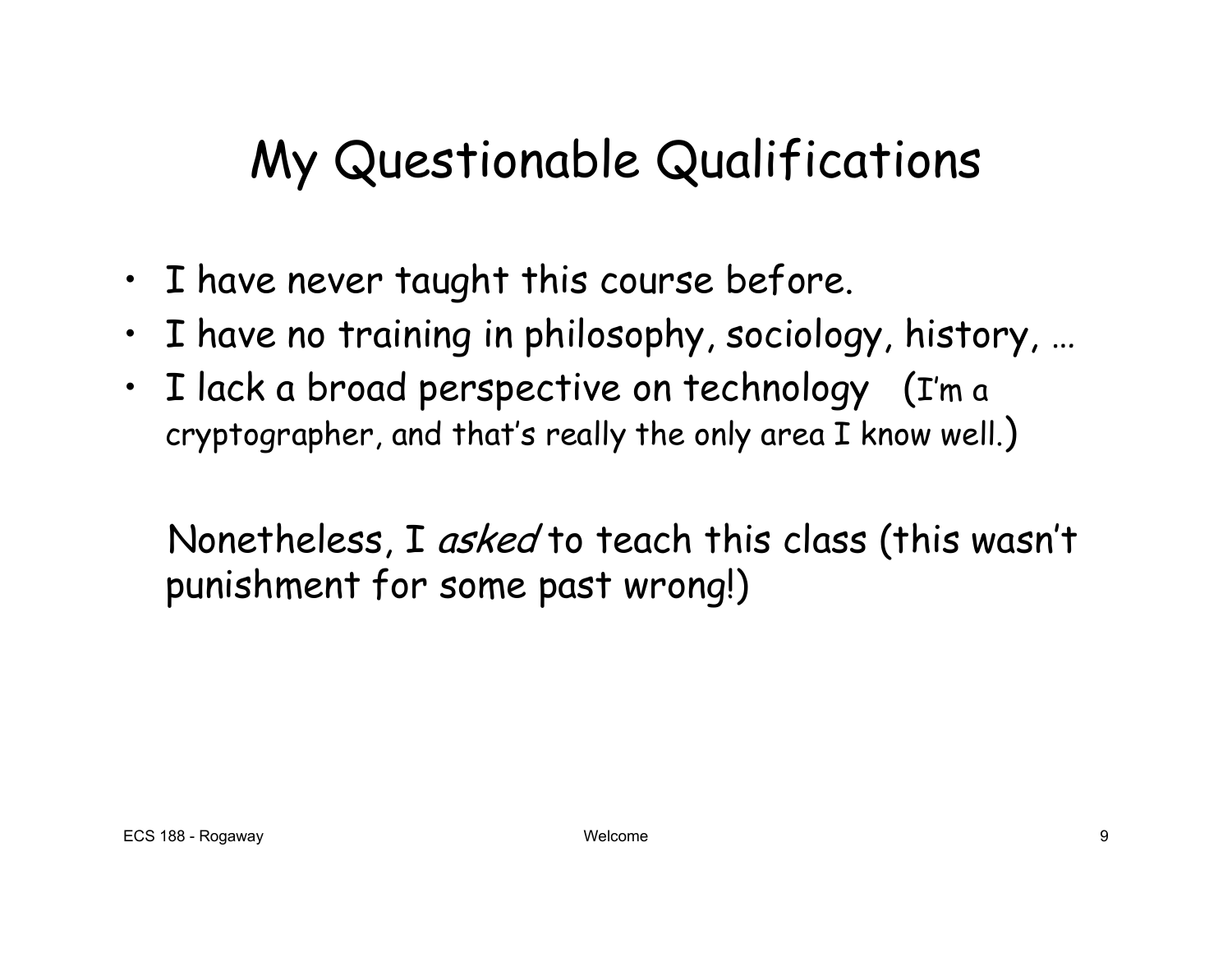# **Why** did I Ask to Teach this Class?

- I believe that we "technologists " spend too little effort thinking about (and acting on) the ethical questions of what we do.
- I think that we (me, UCD, the US educational system) are reasonably good at teaching narrow technical skills, but make no serious attempt to foster the wisdom about how, and if, to use these skills.
- I suspect we're producing "morally-challenged" students.
- •This course has not been taught by a faculty member in years.

I'd like to change these things. I'm getting old.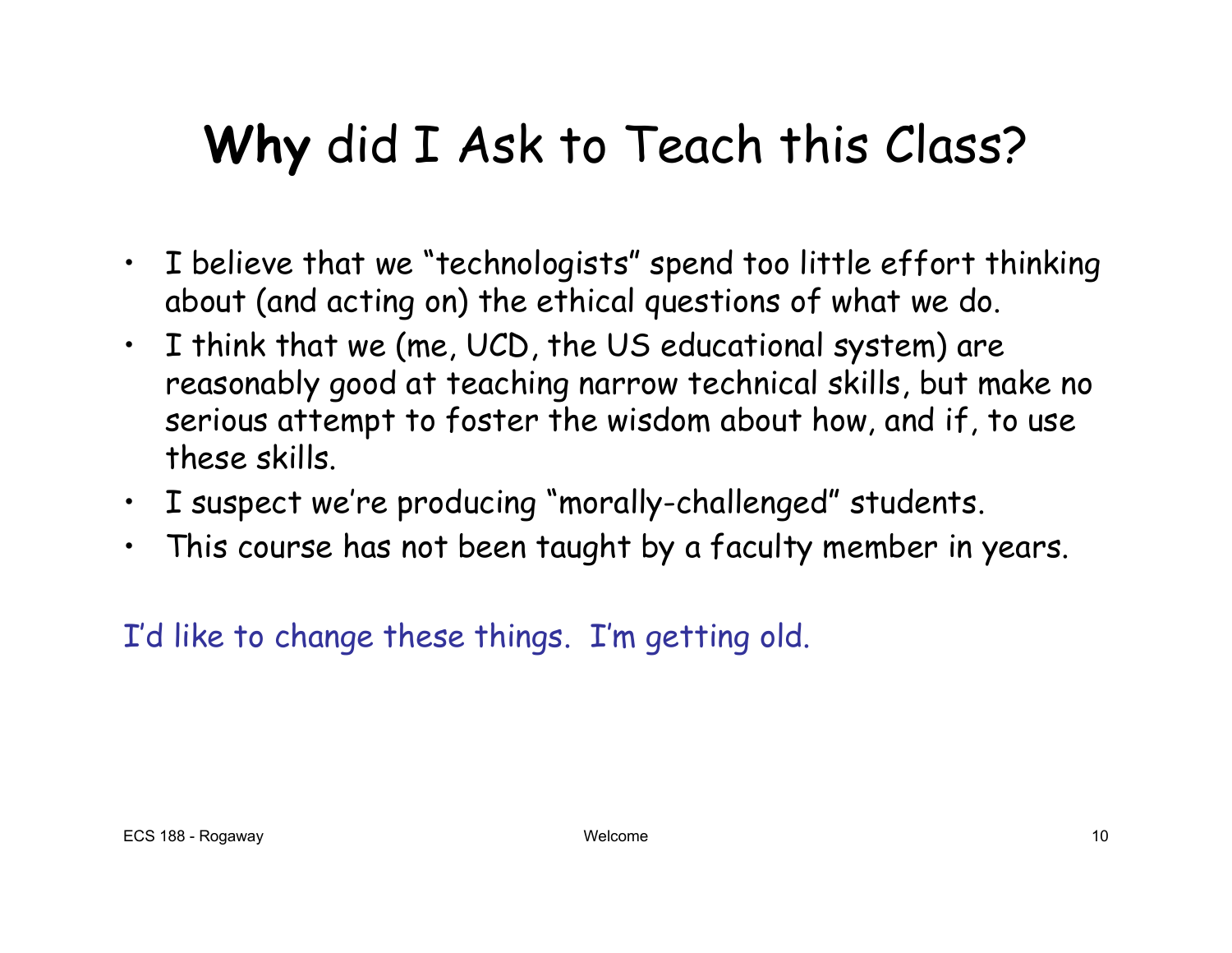Our Texts: We Won't Be Using D. Johnson, Computer Ethics

- I reviewed this book (the book usually used for this class ) and did not like its emphasis.
- I reviewed similar, "standard" books by computer scientists and thought that they had similarly misplaced emphasis.
- My impression: typical books on ethics by U.S. computer scientists focus too much on "small" issues motivated by changing technology; they look too little at big sociological questions; and they implicitly assume the reader supports the status quo structure of our society for finding answers.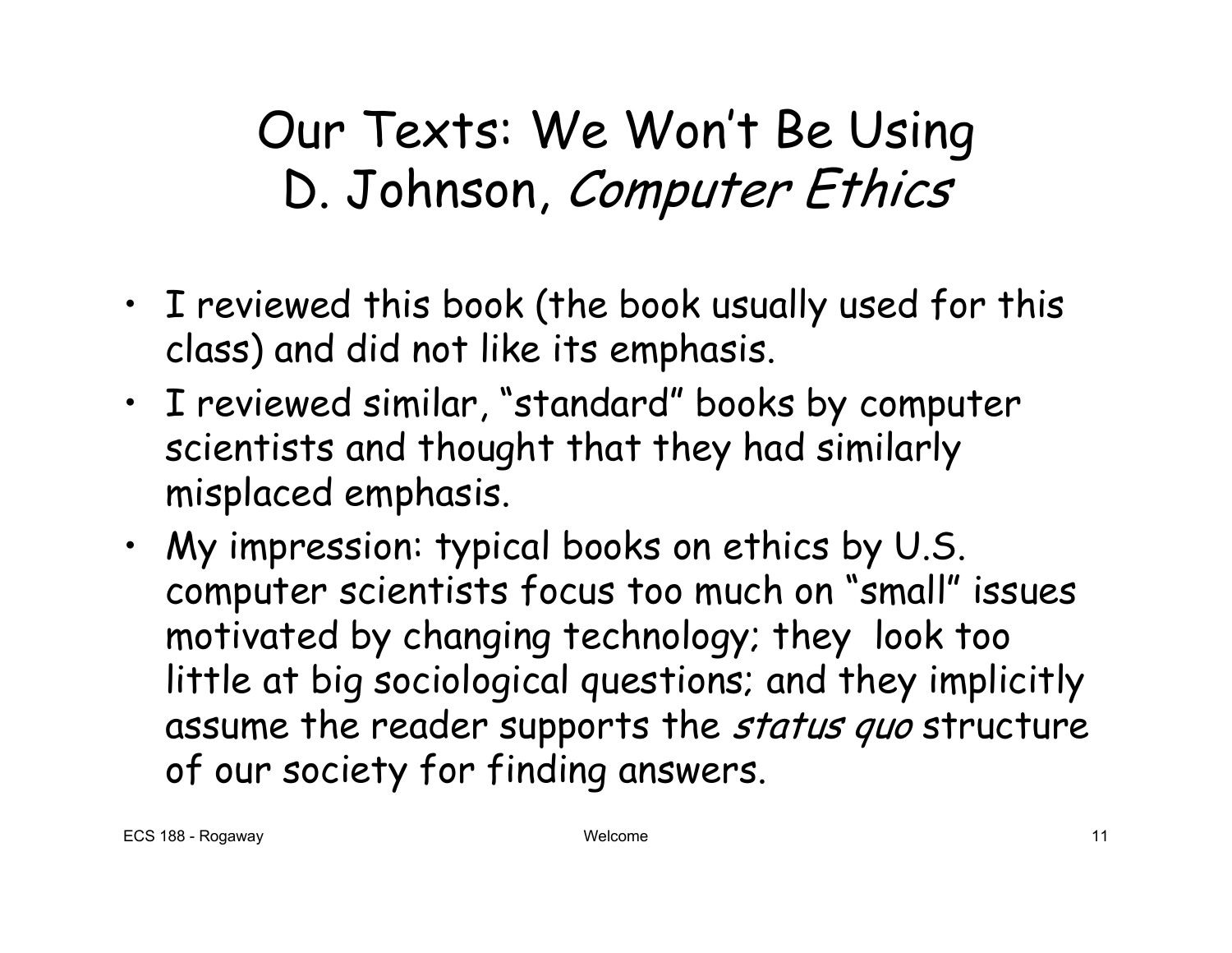# Getting Stuck in the Small

- Example: Is it wrong to "lend" your copy of Microsoft Office to a friend? To download copyrighted music from a file-sharing service? To anonymously "flame" on a newsgroup? …
- My take: We can talk about these things—and it is important for you to figure out how **you** want to resolve "narrow" questions like these that you constantly face. But I'd like to focus on "big" moral issues. At a time when the US has been particularly busy dropping bombs and replacing foreign governm ents, there are "fundamental" ethical questions about *how* technology is developed, what it's used for, who benefits, and what role you want to play in all this.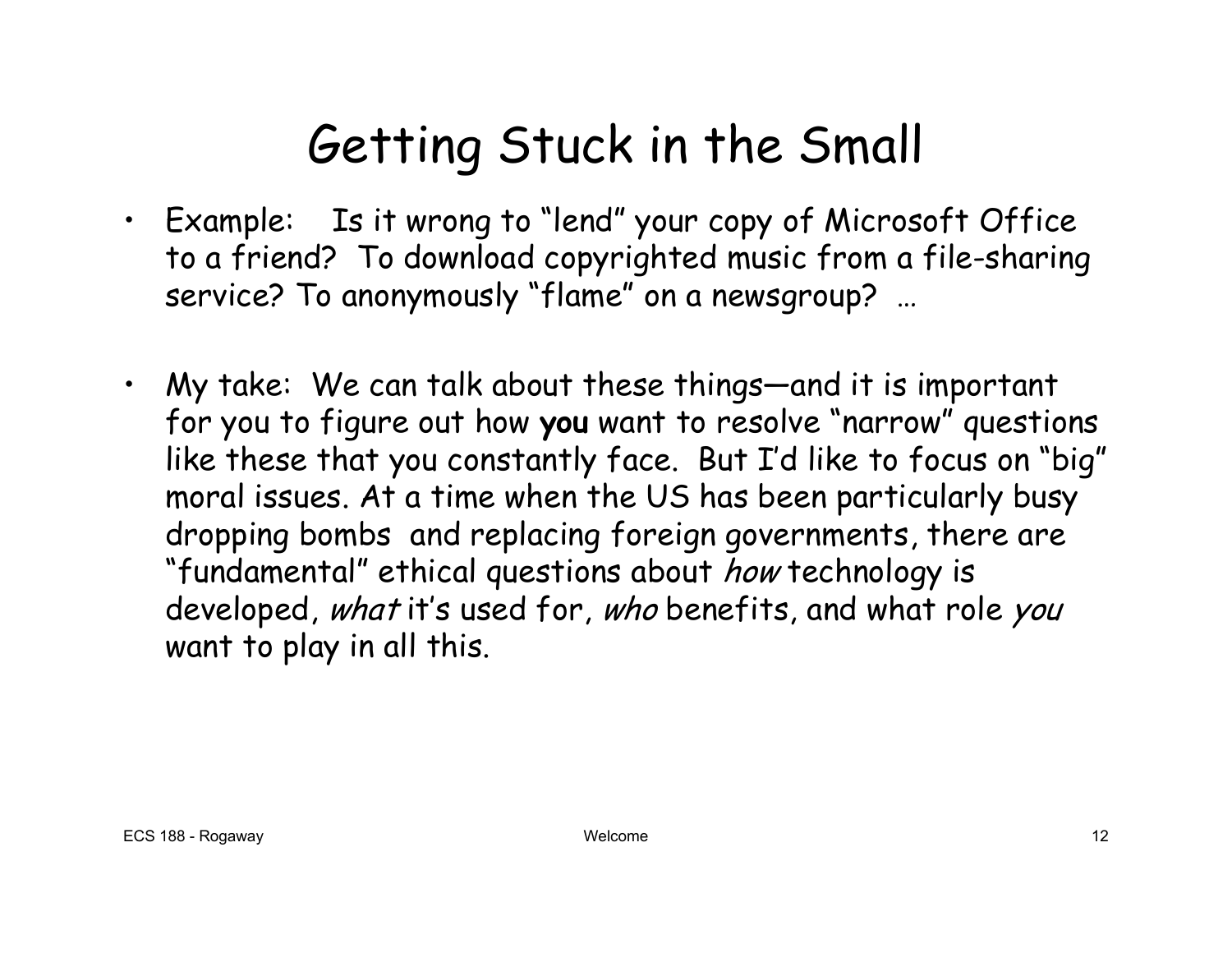## What We'll Read Together

- 1. M. David Ermann and Michele Shauf. Computers, Ethics, and Society (Third Edition)
- 2. Ian Barbour. Ethics in an Age of Technology
- 3. Jeff Schmidt. Disciplined Minds—A Critical Look at Salaried Professionals and the Soul-Battering System that Shapes their Lives

(I also o rdered: Jared Diamond, Guns, Germs and Steel—The Fates of Human Societies, and Ian Noble, The Religion of Technology—The Divinity of Man and<br>the Spirit of Invention. But we won't have time for so many books, I now d to get the s e last two.)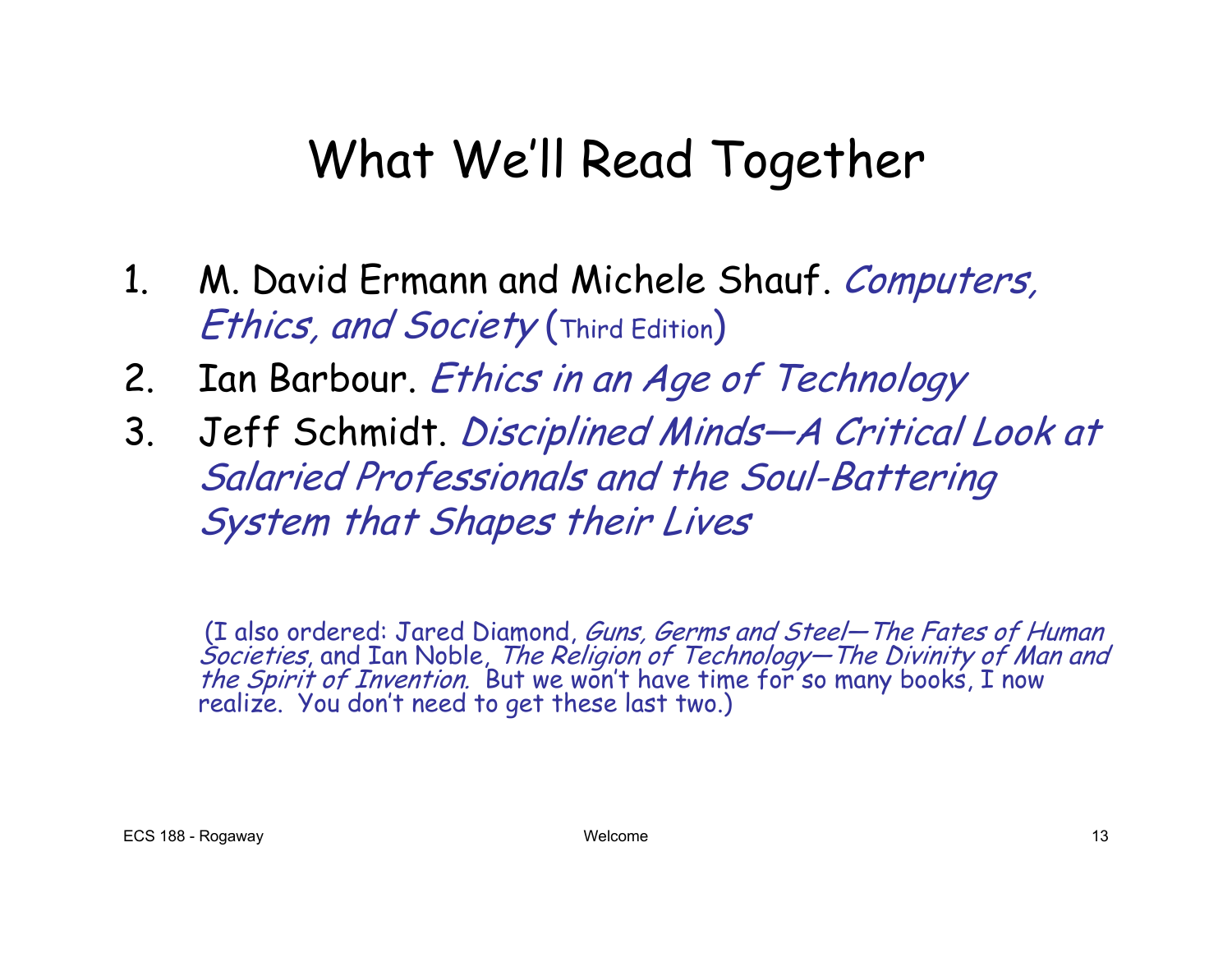#### And One You'll Read on Your Own

4. One more book. I'll provide a list of some possibilities. You can choose from this list—or off this list. You'll need my approval for your choice.

**Plus**: there will be additional short readings that I assign, either from the Internet or from books.

> Four books, plus additional readings, in ten weeks (a challenging pace)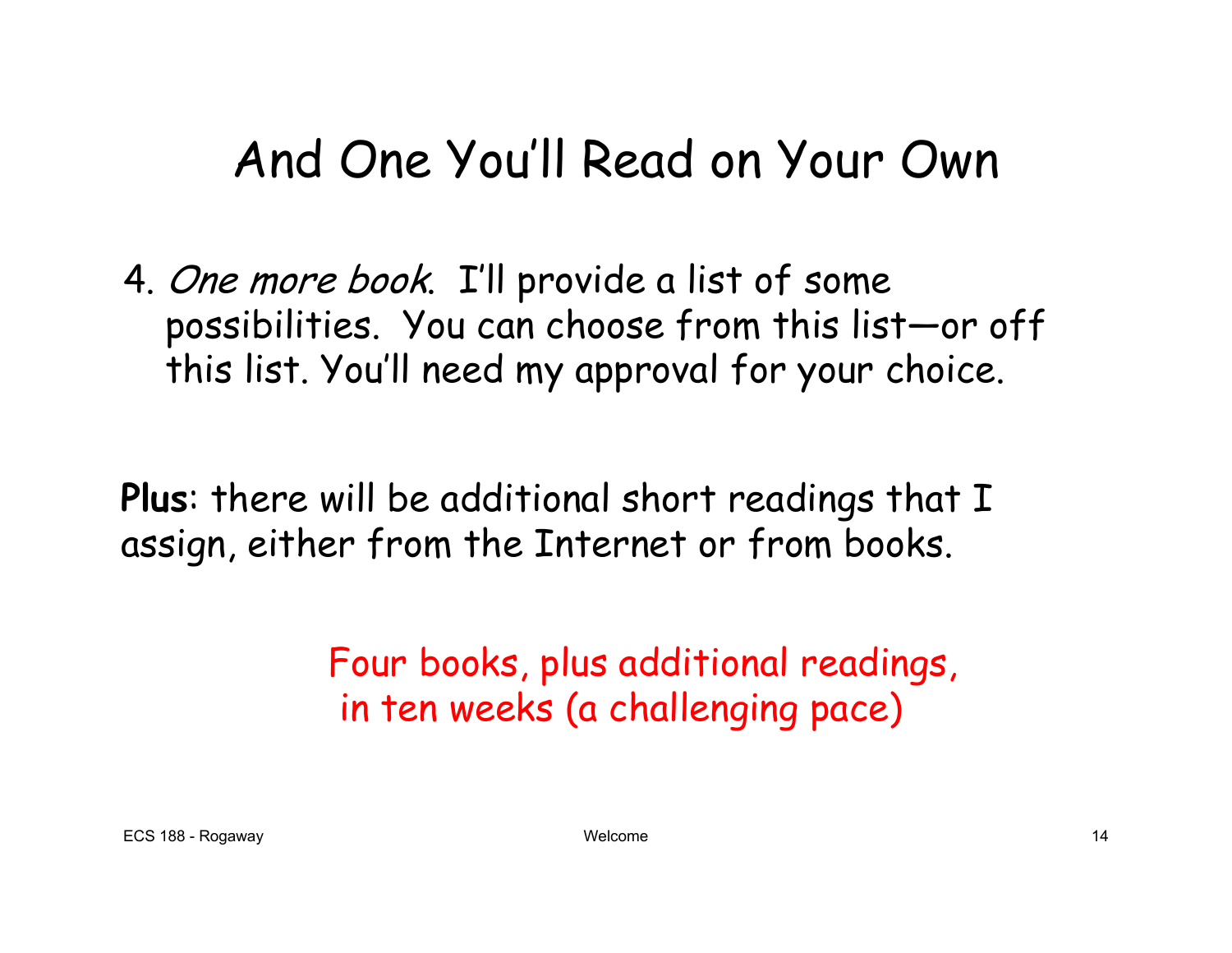#### This is **Not** a Value-Neutral Topic

- Deals with how people *should* behave (as well as how they do behave). ("normative subject matter")
- A class like this is *inherently* taught from some personal perspective. One can pretend to be objective, but I think it would be a farce.
- $\,\cdot\,$  I prefer to "put on the table" where I'm coming from.
- You are most definitely **not** required or expected to share any of my beliefs. You will never be penalized for the personal beliefs that you hold and express…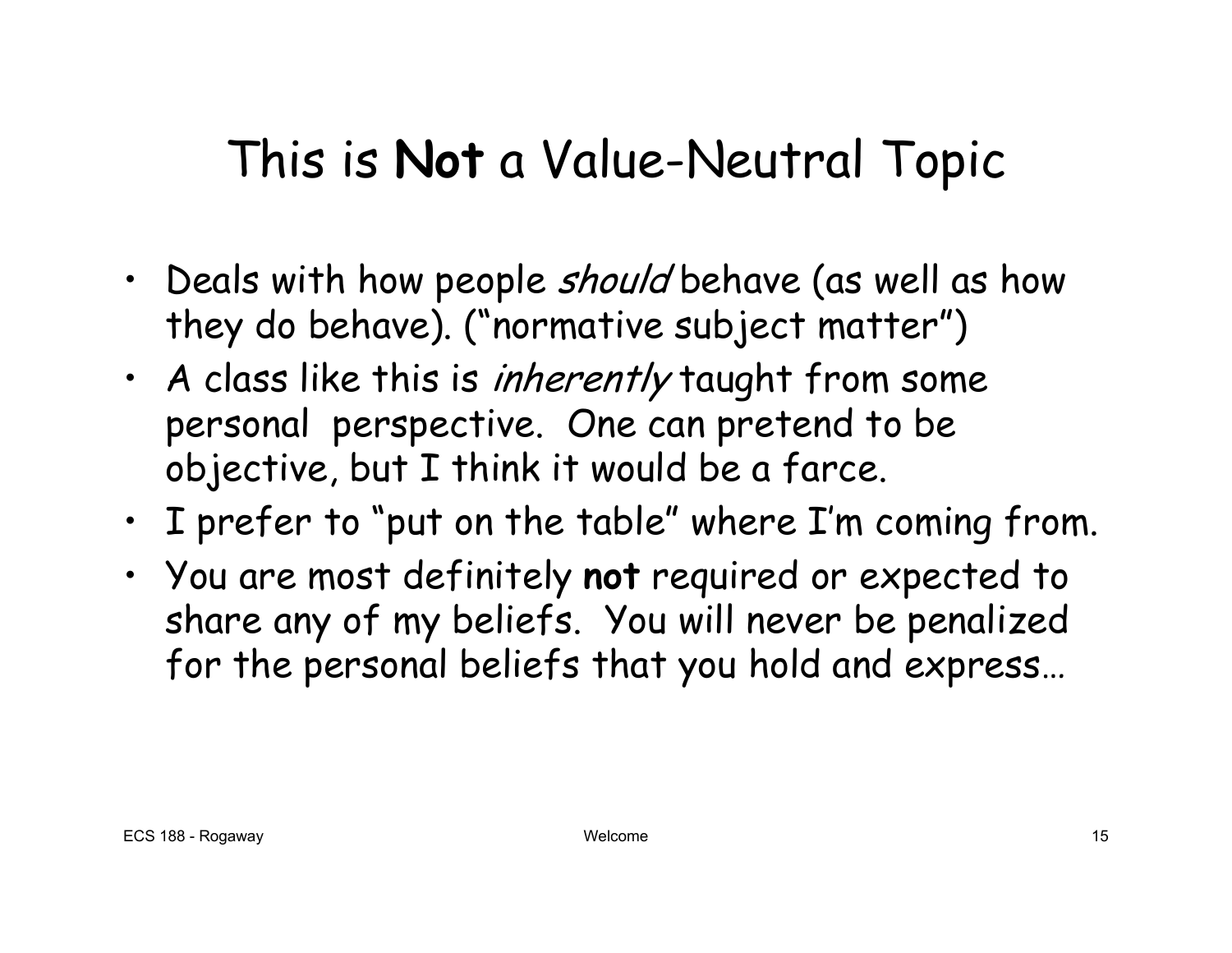# Where I'm Coming From

- White, upper-middle class, U S-born. Went to "the best" schools: affluent public high school, UCB, MIT.
- Politically left—indeed a "radical" or "dissident" by US standards.
- "Internationalist" perspective. Travel a lot. Have lived half-time in northern Thailand for the last few years.
- Jewish mother, atheist father, I myself have beliefs that I consider Buddhist.
- Workaholic. Area of research—cryptography.
- Highly skeptical disposition.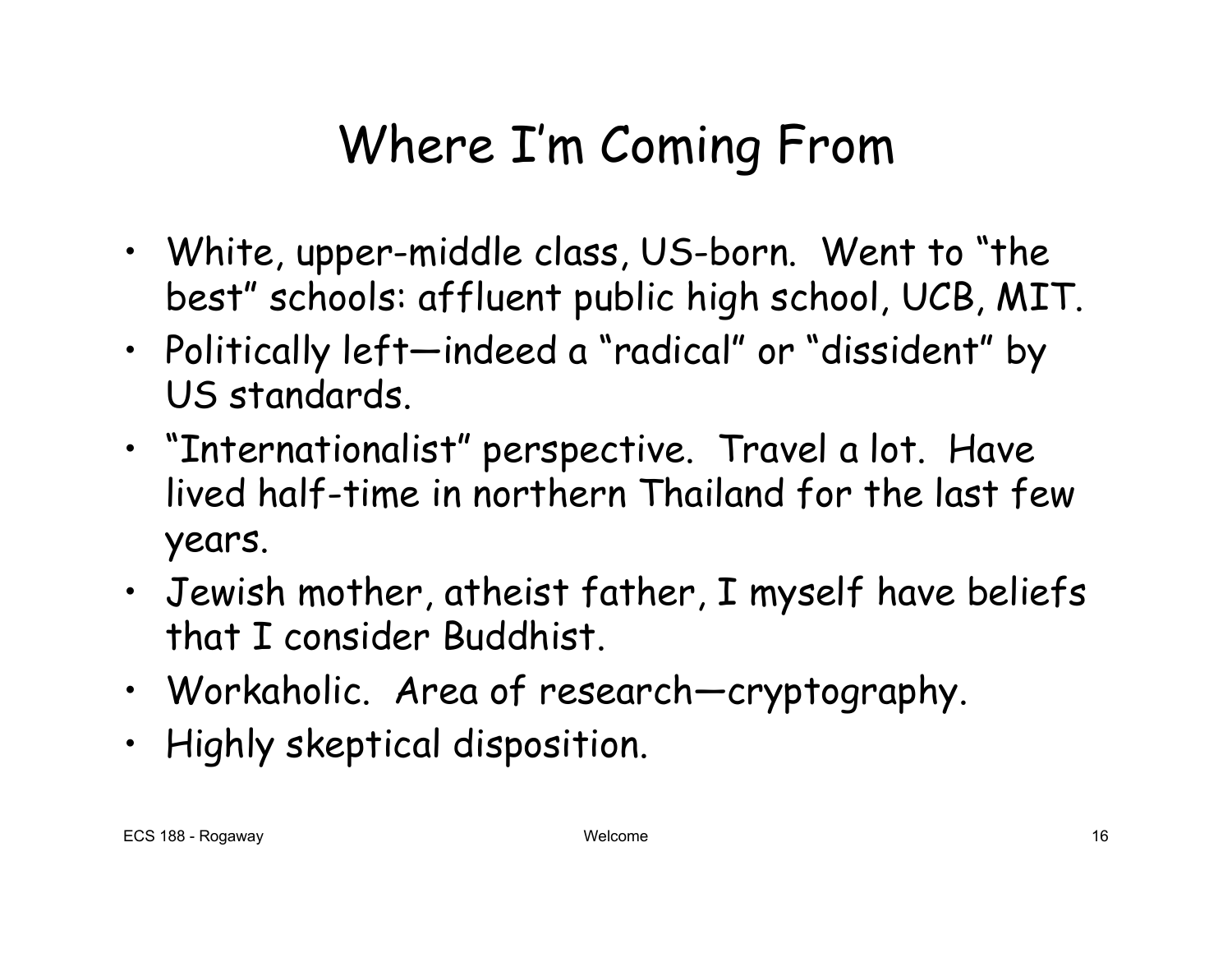### I Expect You To…

- Do all the readings, read with comprehension, think about the readings.
- Do all the written assignments.
- Attend the lectures. Come on time. Pay attention in class. Participate in class discussions.
- Respect each other's rights and personal dignity. Listen to each other. Disagree in a courteous way. Give others a chance to speak.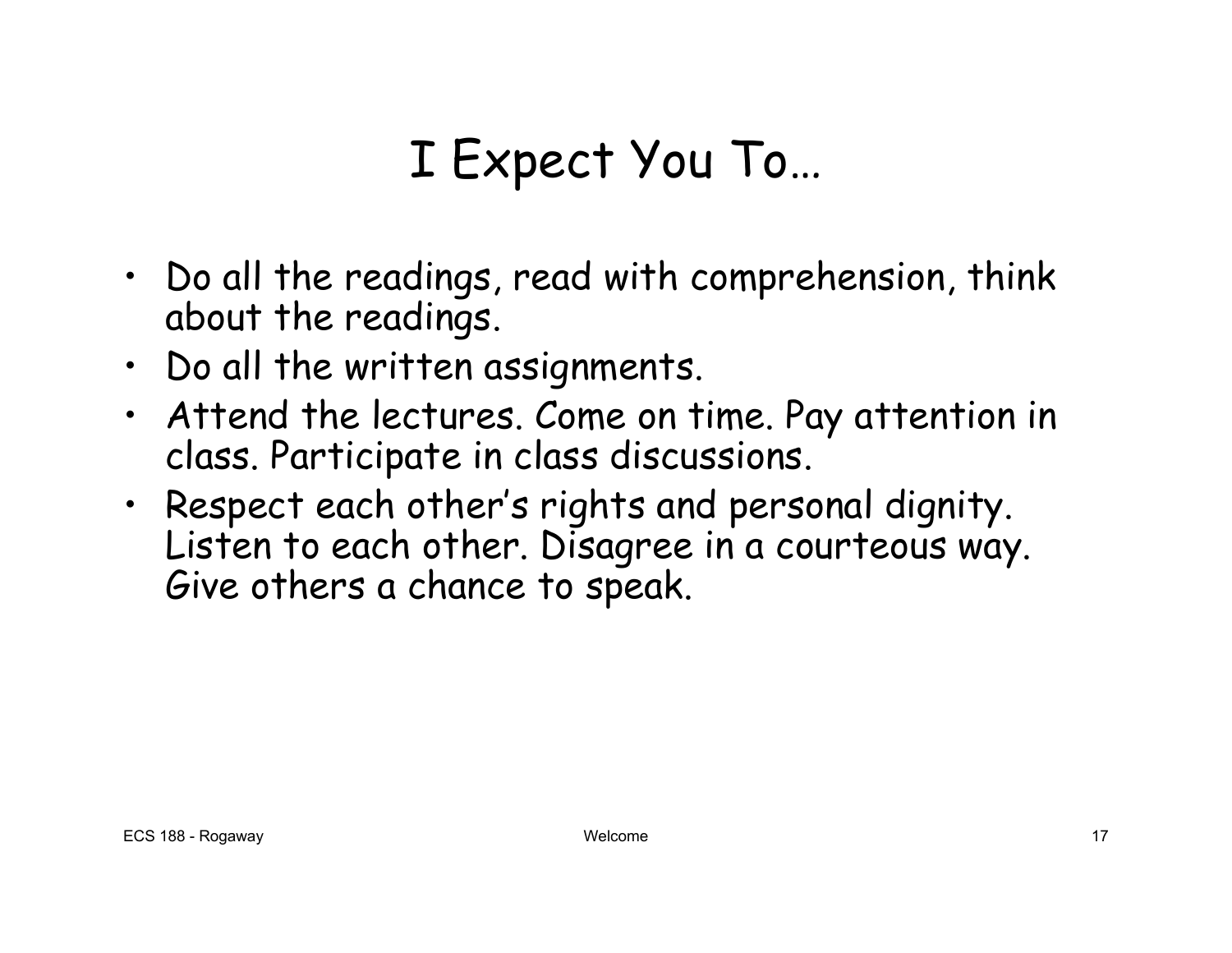#### Course Work and Grading

- 17% Attendance.
- 17% Quizzes. Unannounced. Mostly to test that you did the readings. Closed book, but you may bring notes if you like. About four of them.
- 17% Writing assignments (short essays, 1—2 pages, about four of them),
- 17% Midterm
- 16% Oral presentation on the book you read.
- 16% —Term-paper on the book you read (about 5 pages)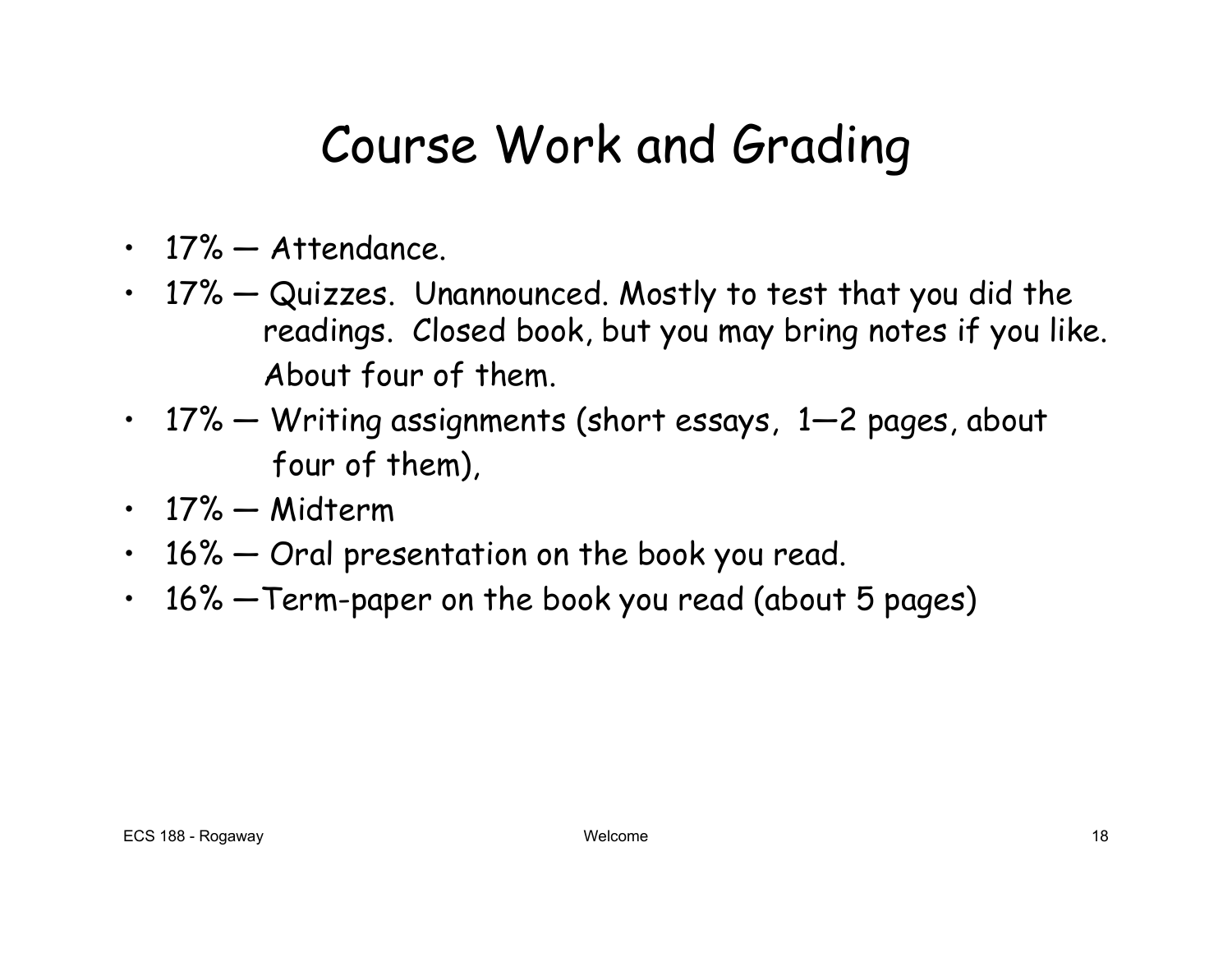# About the Writing for this Class

- Writing assignments should not be long, b ut should b e careful, thoughtful, and well written.
- $\,\cdot\,\,$  Do more than one draft. Carefully organize and present your ideas.
- $\cdot$   $\;$  If you have problems with English "mechanics", make sure to  $\;$ have your papers p roofread by someone else.
- Must be typeset. I prefer LaTeX, but will accept MS Word or other typesetting programs.
- No late assignments will be accepted.
- Do all your own work (no friends or writing services) and credit all sources; academic dishonesty will be taken very seriously.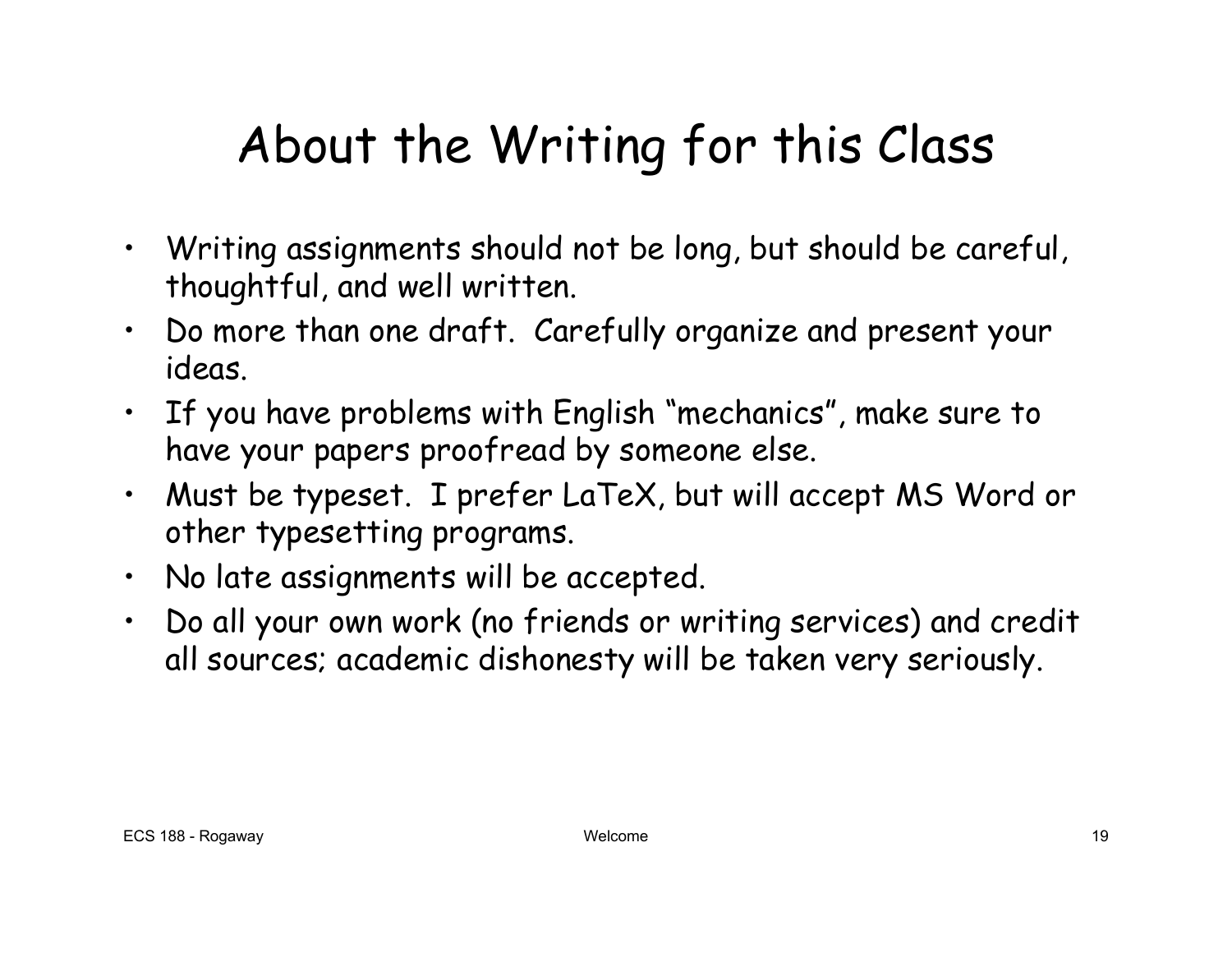# About the Oral Presentation You'll Do

- • A lecture, followed by a discussion, based on the book that you've read
- $\,\cdot\,$  The book you will lecture on will come either from a list  $\rm I$ provide, or it will need to be approved.
- You will be responsible for getting the book.
- 25 minutes.
- •You will want to practice before giving your presentation.
- $\bullet$ PowerPoint recommended.
- • The presentation should mostly focus on what the author thinks, not what you think.
- One person for one book. (I will consider exceptions-pairs of students doing a single book—if the division of labor is clearly defined and the book is interesting and broad e nough to support this.)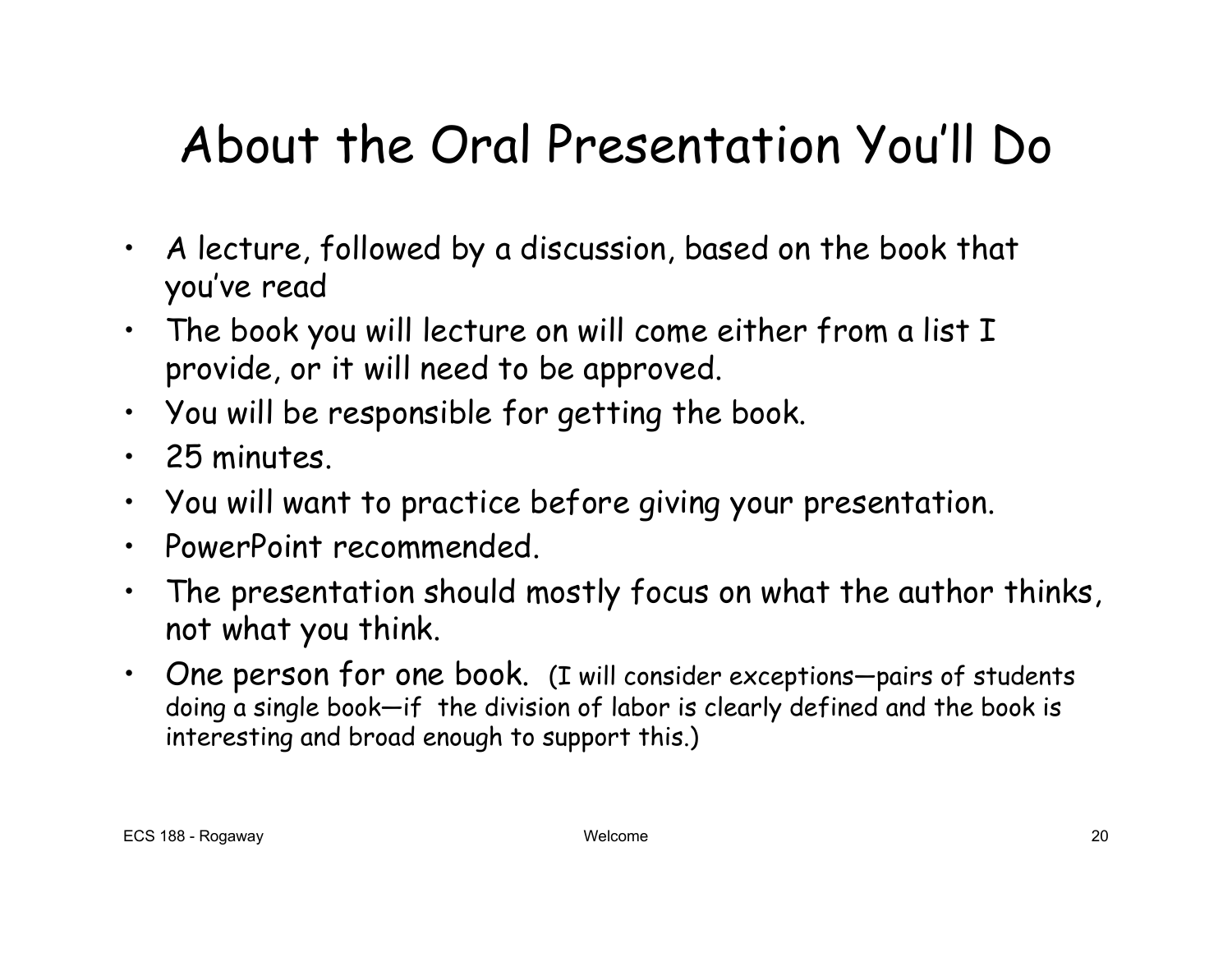# About the Final Project You'll Do

- $\bullet$  A paper, about five pages, based on the book that you read and presented to class.
- •Typeset.
- $\bullet$  While the presentation should mostly focus on what the author thinks, not what you think, the paper may be the reverse.
- •The paper is due two days after your presentation.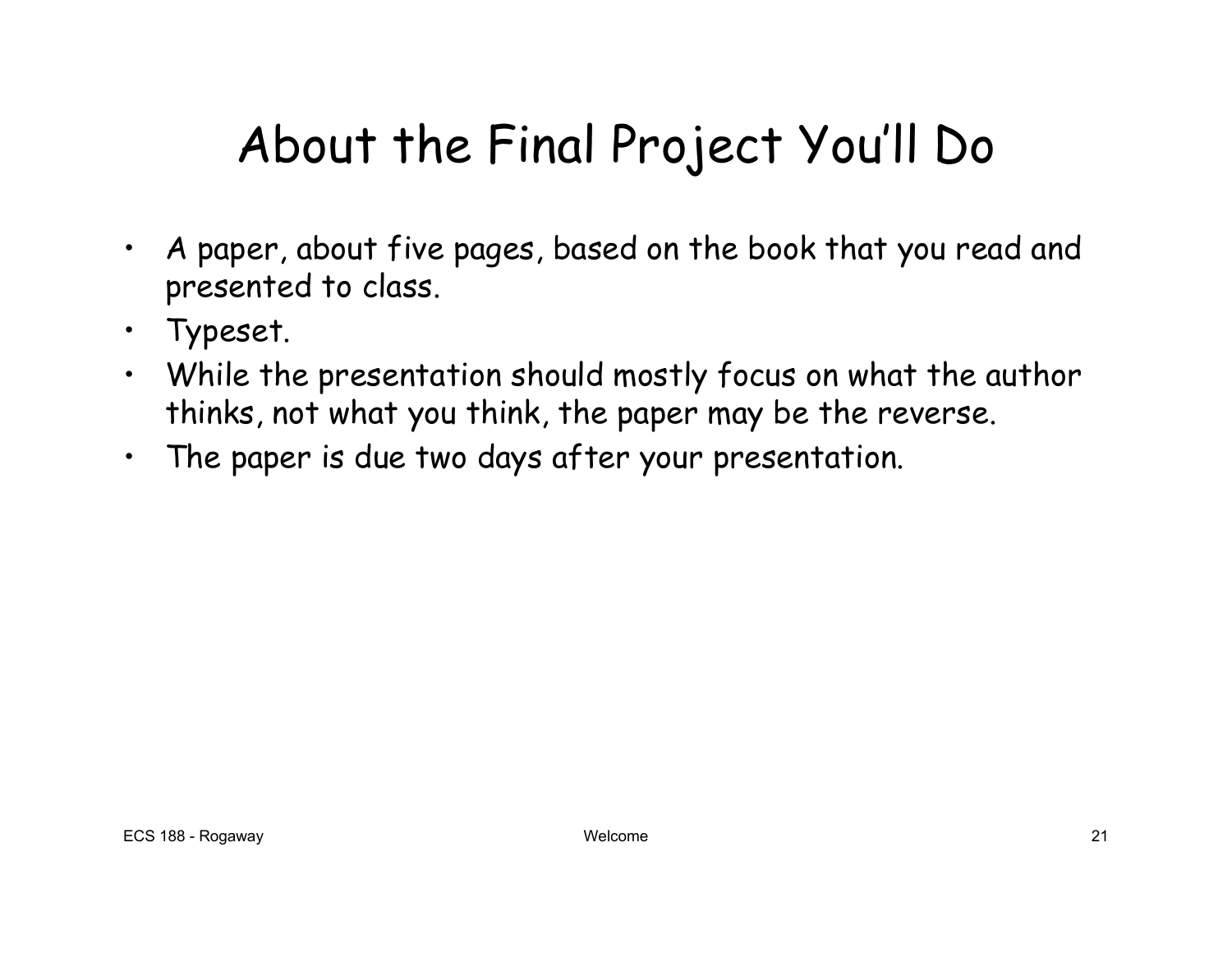#### Over-Enrollment?

- If this class isn't for you, please drop *quickly* (10 day drop deadline, but please don't wait that long)
- I'll give priority for filling-in emptied slots to students who have not missed any lectures.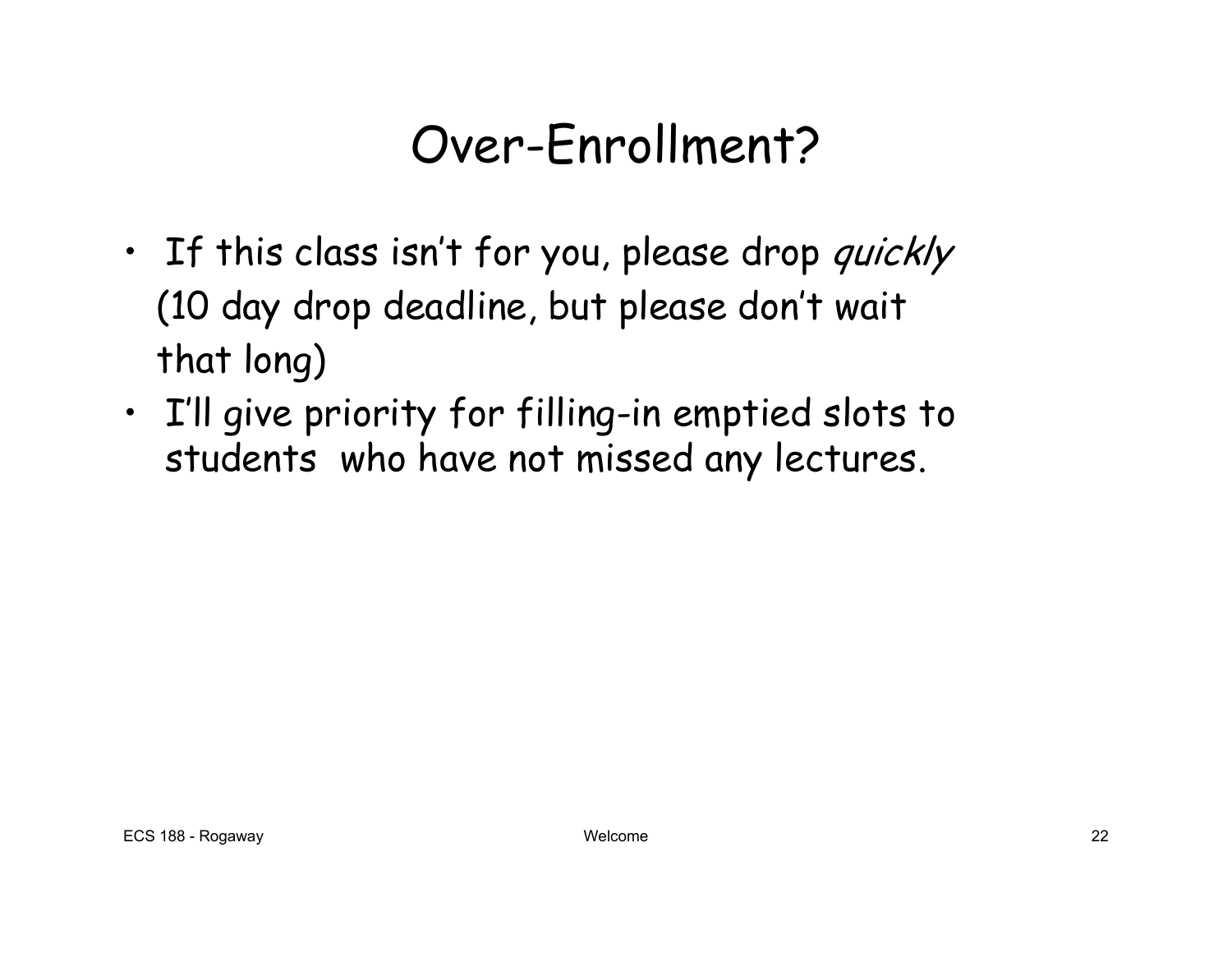### Course Web Page

Pretty much everything we do will be put on-line: navigate from my web page, [www.cs.ucdavis.edu/~rogaway](http://www.cs.ucdavis.edu/~rogaway) , in the obvious way.